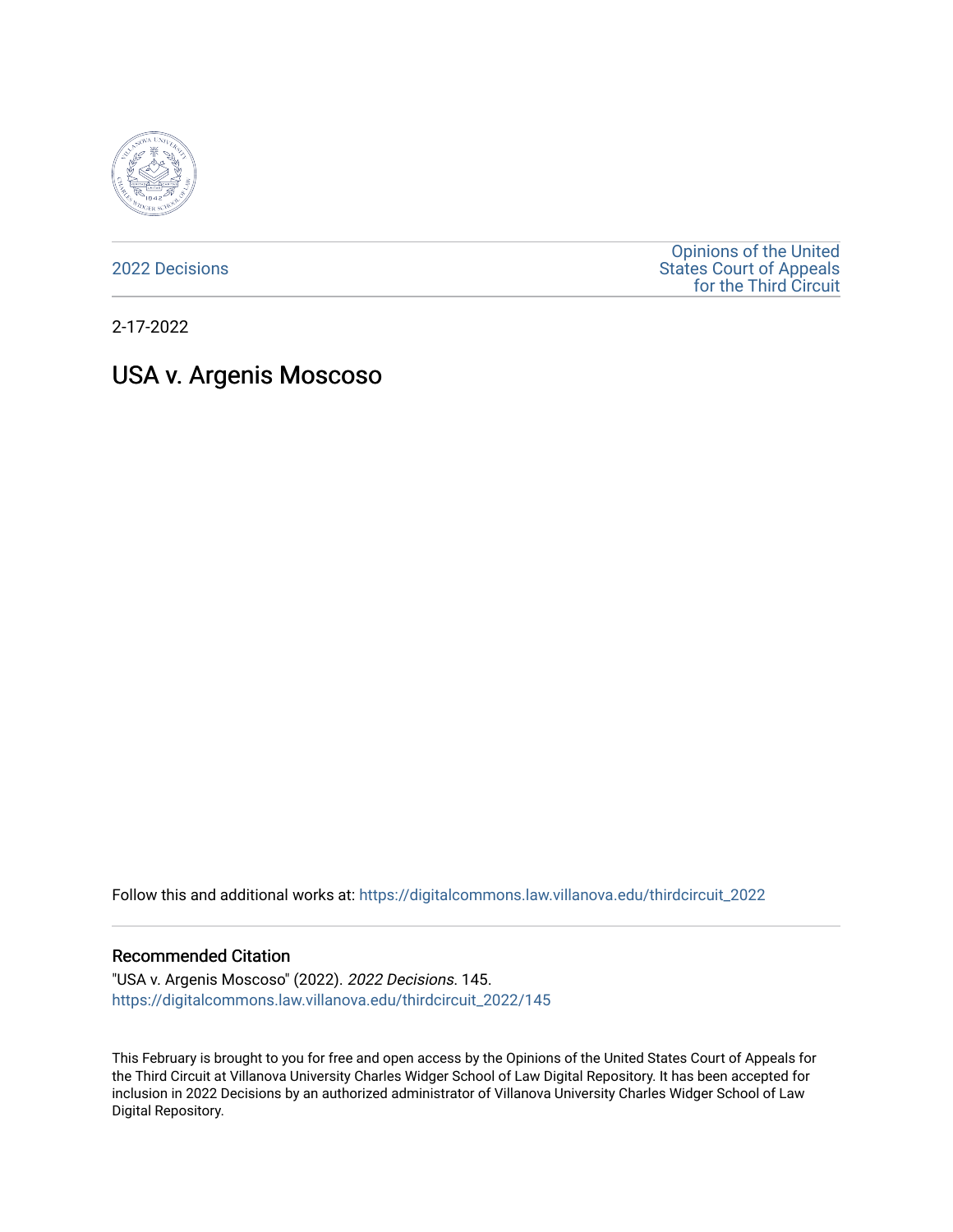# **NOT PRECEDENTIAL**

# UNITED STATES COURT OF APPEALS FOR THE THIRD CIRCUIT

 $\frac{1}{2}$ 

No. 20-2814  $\overline{\phantom{a}}$ 

# UNITED STATES OF AMERICA

v.

ARGENIS PACHECO MOSCOSO, a/k/a Hennessey, Appellant

 $\frac{1}{2}$ 

On Appeal from the United States District Court for the Eastern District of Pennsylvania (D.C. No. 2-05-cr-0143-01) District Judge: Honorable Eduardo C. Robreno

 $\frac{1}{2}$ 

Submitted under Third Circuit L.A.R. 34.1(a) January 21, 2022

 $\overline{\phantom{a}}$  , where  $\overline{\phantom{a}}$ 

Before: JORDAN, RESTREPO, and SMITH, *Circuit Judges*.

(Filed: February 17, 2022)

# OPINION[\\*](#page-1-0)  $\frac{1}{2}$

 $\frac{1}{2}$ 

RESTREPO, *Circuit Judge*.

<span id="page-1-0"></span><sup>\*</sup> This disposition is not an opinion of the full Court and, pursuant to I.O.P. 5.7, does not constitute binding precedent.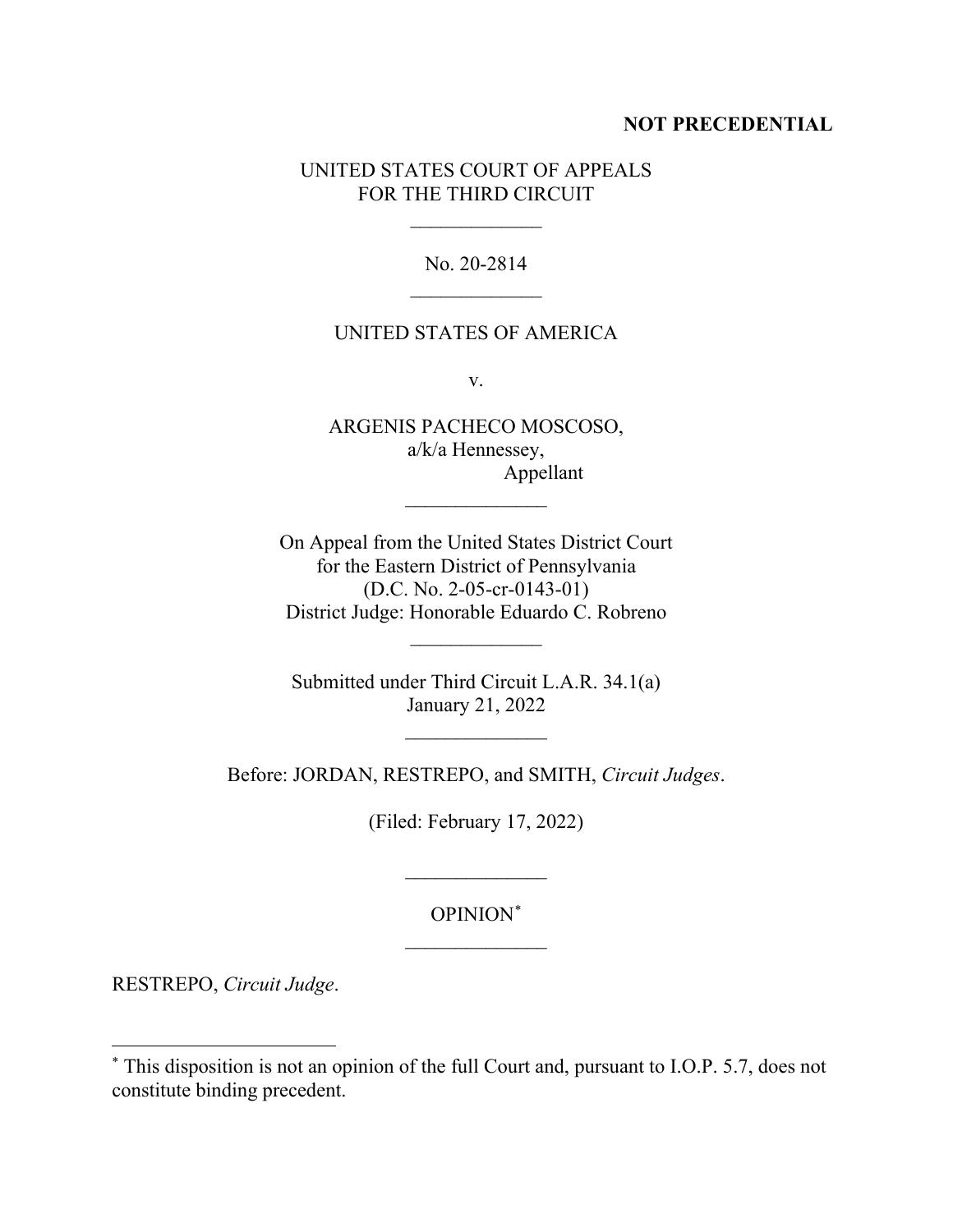Argenis P. Moscoso appeals the District Court's denial of his motion for a reduction of sentence pursuant to Section 404 of the First Step Act of 2018, Pub. L. No. 115-391, 132 Stat. 5194. We will affirm for the reasons that follow.

The District Court had subject matter jurisdiction over Moscoso's original offense under 18 U.S.C. § 3231, and the jurisdiction to reduce his sentence under 18 U.S.C. § 3582(c)(1)(B) and § 404(b) of the First Step Act. We have appellate jurisdiction under 28 U.S.C. § 1291. Where a District Court finds a defendant eligible for a sentence reduction under § 3582(c) but then denies relief, we review that denial for an abuse of discretion. *United States v. Easter*, 975 F.3d 318, 322 (3d Cir. 2020).[1](#page-2-0)

## I.

For over a year Moscoso was a leader of the Chestnut Street Gang, a drug distribution organization that sold crack cocaine in Reading, Pennsylvania. In December 2005, a jury found Moscoso guilty of, *inter alia*, conspiracy to distribute 50 grams or more of crack cocaine and distribution and possession with the intent to deliver the same.

The Probation Office determined that Moscoso conspired to distribute 3.3 kilograms of crack cocaine. PSR ¶ 51. Moscoso's total offense level after enhancements was 46, which meant his guideline range was life imprisonment regardless of his criminal history category. At the time of sentencing, the mandatory minimum sentence on his conspiracy charge was 10 years under 21 U.S.C. §  $841(b)(1)(A)$ . The District Court deviated from a

<span id="page-2-0"></span><sup>&</sup>lt;sup>1</sup> In *Easter*, this Court held that motions under Section 404 of the First Step Act "seek to modify a defendant's existing sentence," and therefore "fall under the purview of 18 U.S.C. § 3582(c)." 975 F.3d at 323.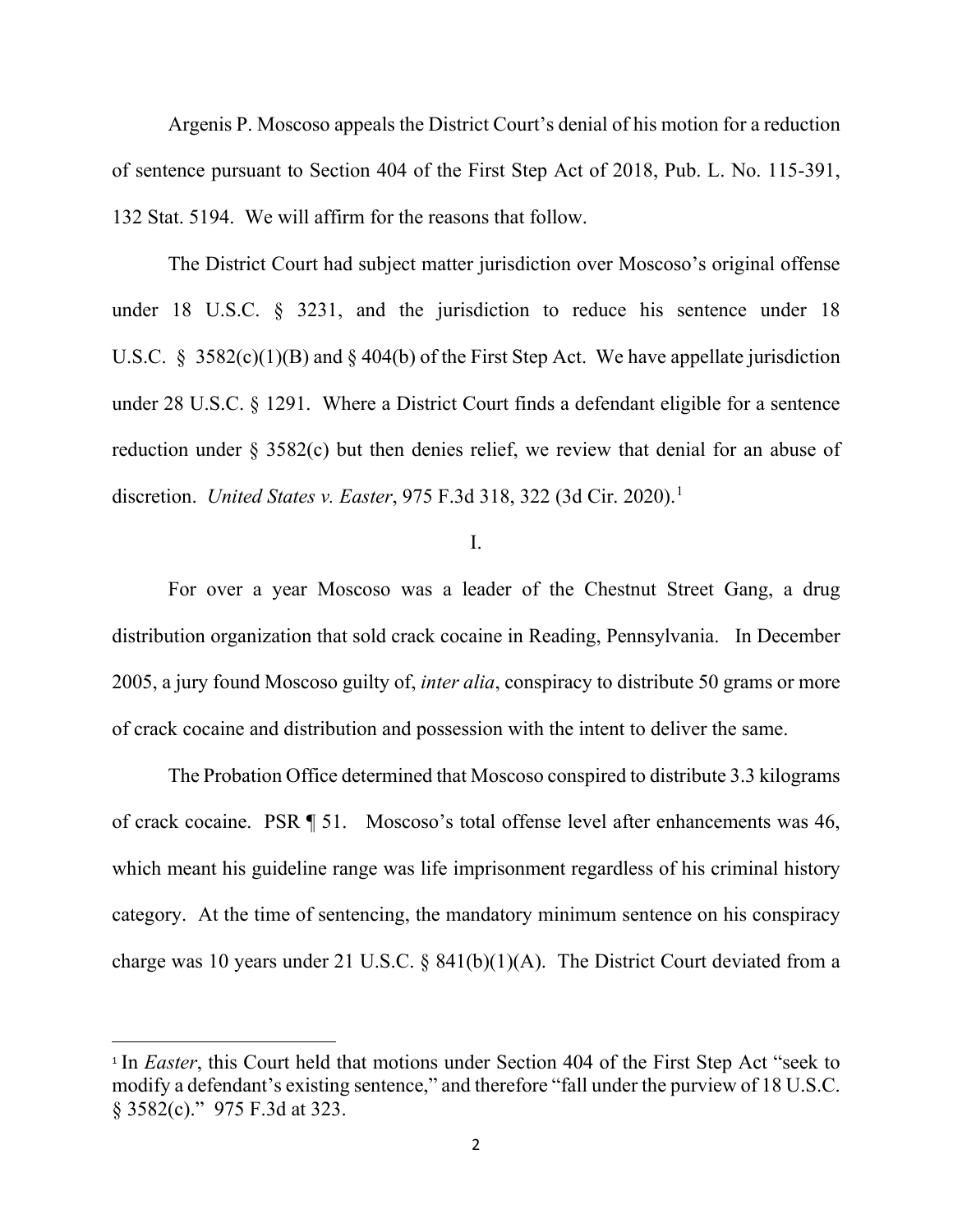life sentence and imposed a term of 480 months' imprisonment, a sentence this Court affirmed on appeal. *United States v. Delgado*, 289 F. App'x 497, 499 (3d Cir. 2008).

In 2012, Moscoso moved to have his sentence reduced pursuant to 18 U.S.C. § 3582(c) and Amendment 750 to the Sentencing Guidelines, which lowered the base levels applicable to crack cocaine offenses. The parties agreed that Moscoso's guideline range was reduced because of the Amendment. Accordingly, the District Court granted Moscoso's motion and reduced his prison sentence to 420 months' imprisonment.

In 2019, Moscoso filed a second motion to reduce his sentence pursuant to § 404(b) of the First Step Act. The District Court acknowledged that Moscoso was eligible under the Act but determined that he was not entitled to a sentence reduction. Moscoso appealed.

#### II.

Under the Fair Sentencing Act of 2010, Pub. L. No. 111-220, 124 Stat. 2372, Congress increased the amount of crack cocaine necessary to trigger the statutory sentencing range. In 2006, Moscoso was sentenced for conspiracy to distribute 50 grams or more of crack cocaine under 21 U.S.C. § 841(b)(1)(A)(iii). The Fair Sentencing Act cut the statutory exposure for that drug weight in half; the mandatory minimum is now 5 years' imprisonment, with a maximum term of 40 years. *See* 21 U.S.C. § 841(b)(1)(B)(iii). With the passage of the First Step Act in 2018, defendants like Moscoso who were sentenced under a statute amended by the Fair Sentencing Act became eligible to seek a sentence reduction.

Eligibility under the First Step Act does not prescribe that a sentence reduction ought to occur. After determining a defendant's eligibility under the Act, the District Court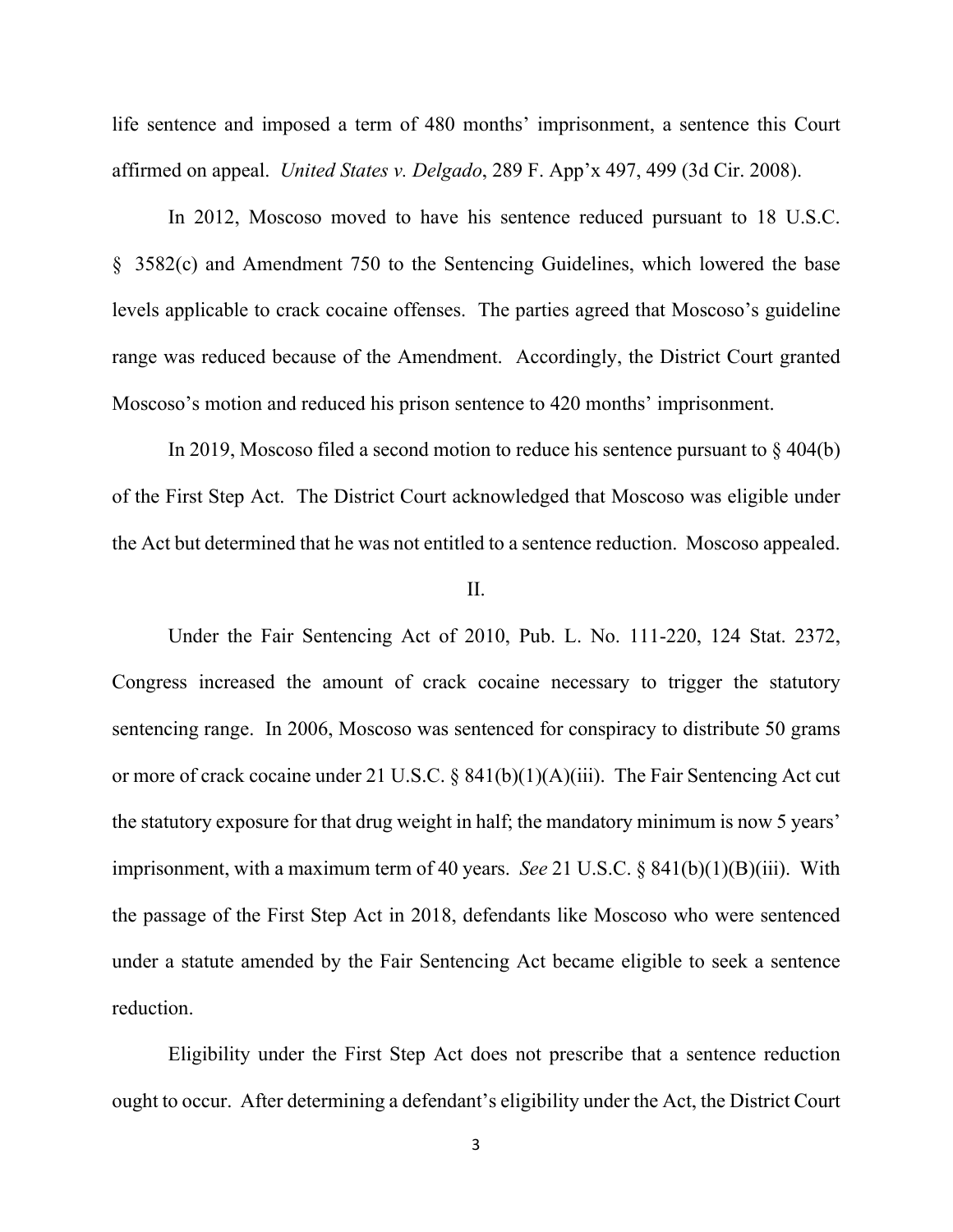may decline to exercise its discretion to reduce his sentence. In *Easter*, we held the District Court "must consider all of the  $\S$  3553(a) factors to the extent they are applicable" when exercising its discretion. 975 F.3d at 326. This requirement may be met by the District Court "simply acknowledg[ing] it has considered the § 3553(a) factors." *Id.*

Here, the District Court went beyond mere acknowledgement and explicitly discussed the application of those factors to Moscoso's circumstances. Specifically, the Court cited that the Chestnut Street Gang was a "sophisticated illegal drug distribution scheme" that involved guns and a large amount of crack cocaine, and that Moscoso assumed a leadership role. Appx. 3-4. It further noted Moscoso was classified under criminal history category IV due to his prior record, which indicated his history of recidivism, and that his post-conviction conduct consisted of nineteen infractions, some of which involved violence.<sup>[2](#page-4-0)</sup> Finally, the District Court noted that, because Moscoso's original sentence had already been reduced five years, further reducing his sentence now would create an "unwarranted disparity" between him and similar offenders sentenced after the Fair Sentencing Act of 2010. Appx. 4.

#### III.

The District Court's decision to deny Moscoso relief is not an indication that it failed to consider the  $\S$  3553(a) factors. We find no error in the Court's discretionary

<span id="page-4-0"></span><sup>&</sup>lt;sup>2</sup> The District Court recognized Moscoso has not had any violent infractions since 2015 but found his "overall disciplinary record" indicates his "penchant for violence" and a "need to protect the public from further crimes." Appx. 4. The Court concluded that such a need would not be served by Moscoso's early release. *Id.*